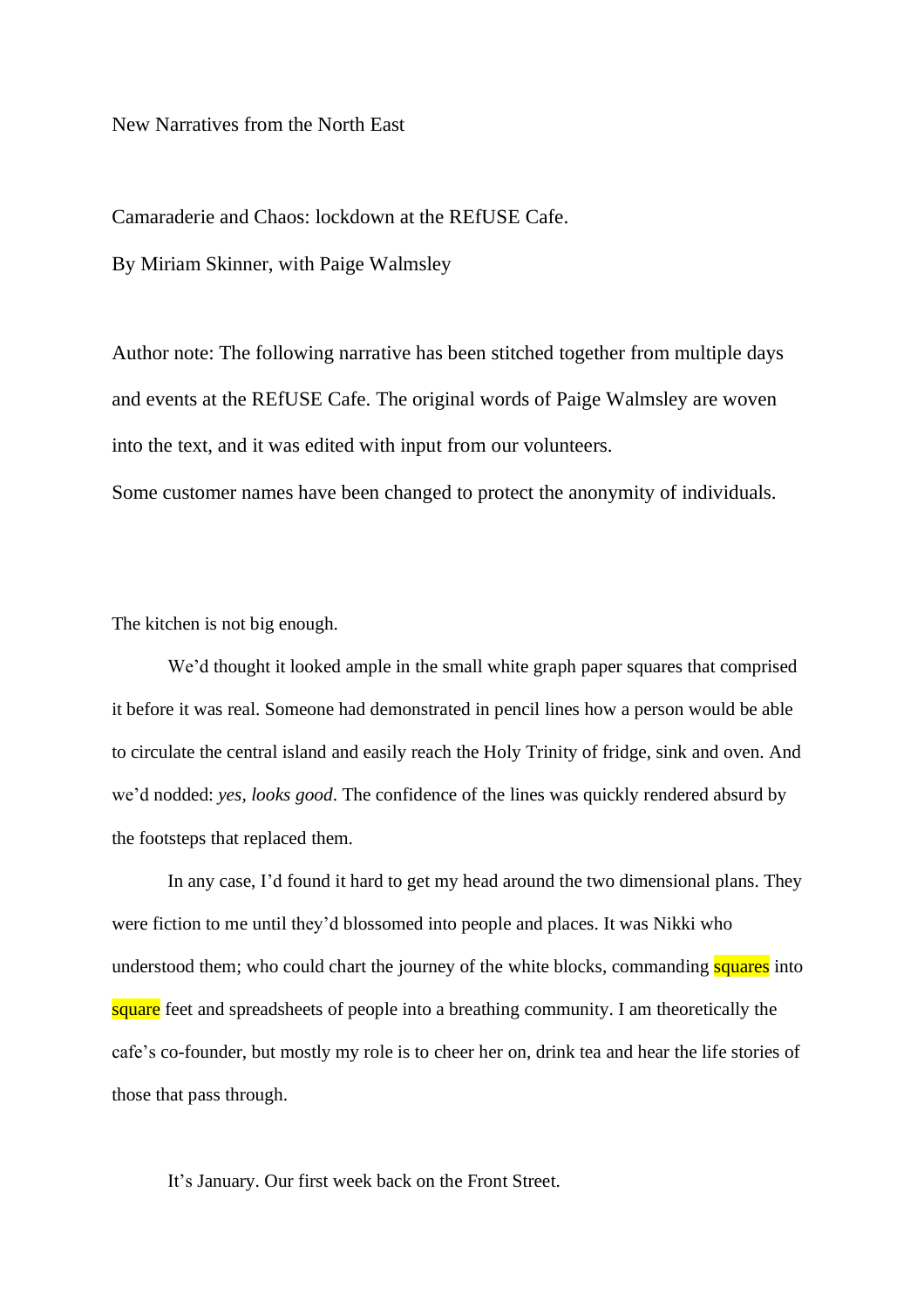'The one next to Chester-Le-Street Argos,' we tell people. 'It used to be Magnet.' It was empty for six years after Magnet removed its kitchens, but they nevertheless lay claim. Customers fill the seats, in retreat from the rain – though after our third Christmas Day, in the company of 79 people who filled the space to its corners with gravy smells and out-of-key carols, the room feels quiet. A lone un-pulled cracker still lies amongst the toys in the play area.

It's ten minutes to 12.

Vegan Jo, the volunteer chef for the day, is passing out tasting-spoons of chicken curry. 'What does it need?' she asks.

'A slice of bread and butter to go with it,' Tattoo Dave tells her.

Big Dave, who is big only in relation to Tattoo Dave, comes hurtling through the front door. Jokes are made about how he could smell the food from down the street. 'Is that chicken curry?' he asks, gesturing towards the empty spoon.

He's here to take over from Mohammad who, for a double espresso, is happy to stand for hours cleaning pots and pans, never wavering. Big Dave grabs an apron, Nick adds an order slip to the board, Irene pins Tattoo Dave against the dishwasher as she reaches for a spoon.

'I'm flattered Irene, but I don't want to have your husband after me!' he jokes and she swats him with a dishcloth in response.

The passing of dishes and swapping of volunteers is a too-intimate waltz to the music of clattering pans and dropped cutlery.

'It's a good job we like each other,' Maz says, laughing.

Over the chaos in the kitchen, you can hear Nick at the counter, proffering the selection of hot chocolates he has chosen especially on his weekly trip to Whittards*.* We have discussed that he needn't buy them, that we're supposed to only use food that would have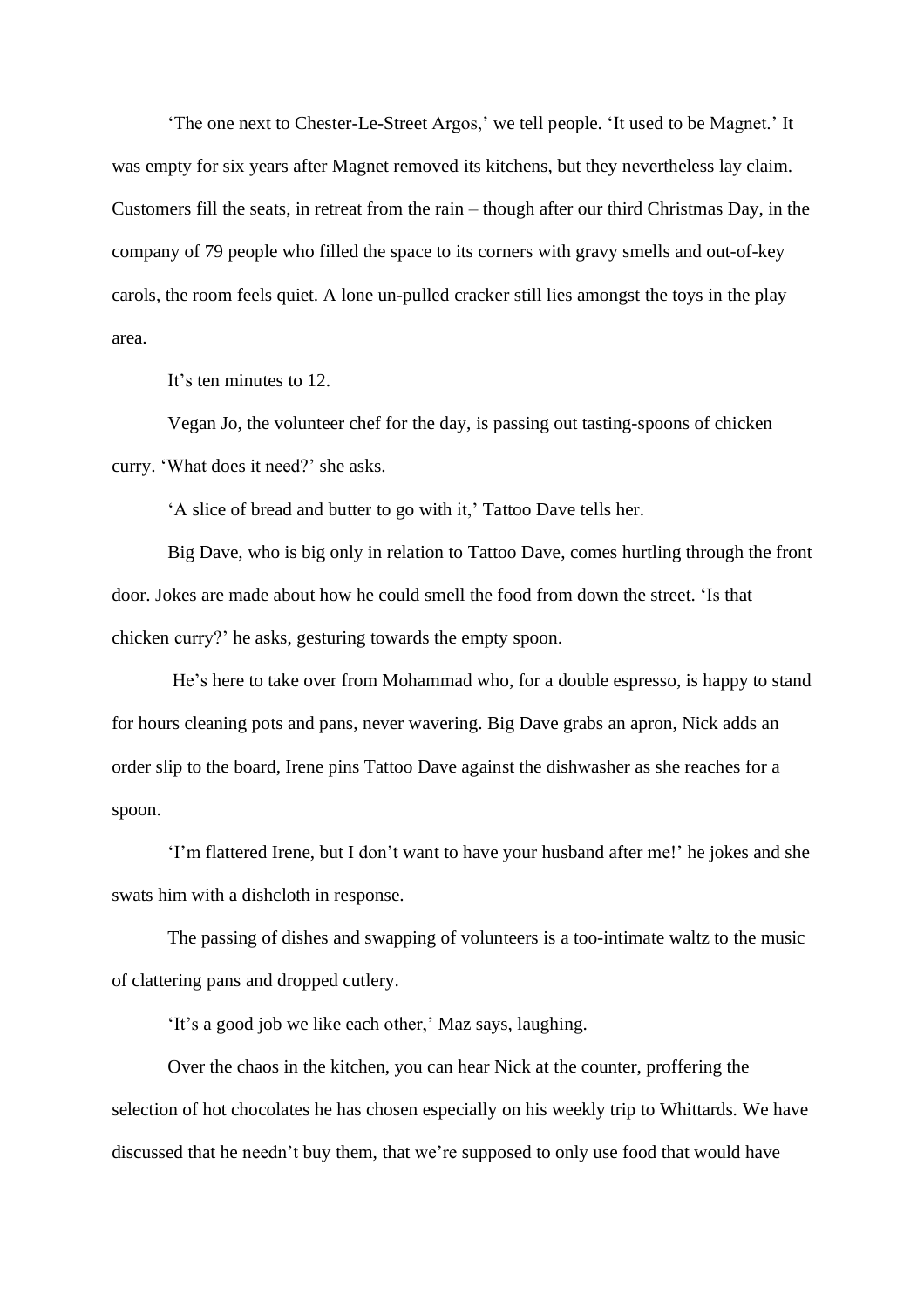gone to waste otherwise, but we enjoy them anyway, and you'll rarely meet a gift-horse as kind and persistent as Nick.

Behind the kitchen sink is a polyvinyl splashback, telling stories in dry-wipe marker. Mohammed's morning washing up is documented by the Syrian-English lesson up one side.

'Atmanna an takona bikhair,' he says to Big Dave as they swap, repeating the phrase we'd learnt last week.

'At-man-ah-tak-ceaah,' Dave replies, adding Geordie As to the Arabic script until it stretches out of shape. Mohammed grins and slaps him on the back as though the phrases match.

The language lesson competes with Jo's request for a non-stick frying pan and a reminder from Ivan: 'You are loved! '

These lists have been forced to congregate together by the writ-large life philosophy of a volunteer who came only once, but made sure that his conspiracy theories on genetically modified corn and religion are forever remembered in permanent marker. They are gradually receding due to Maureen's persistent efforts with 'that pink stuff' she brings from home. 'Manspreading,' I joke with Nikki.

'Welcome to the cafe,' Nick says to a customer who is standing at the counter reading the 'pay as you feel' blackboard. They look panicked as they realise that they'll not only have to choose from the daily-changing menu, but also decide how and what to pay.

'Is there not a suggested donation?' they ask, foraging for a more predictable interaction, a more prescribed role between customer and server.

Nick shakes his head, shrugs, and passes them an envelope, satisfied that he's completed the interaction we've practiced in his training.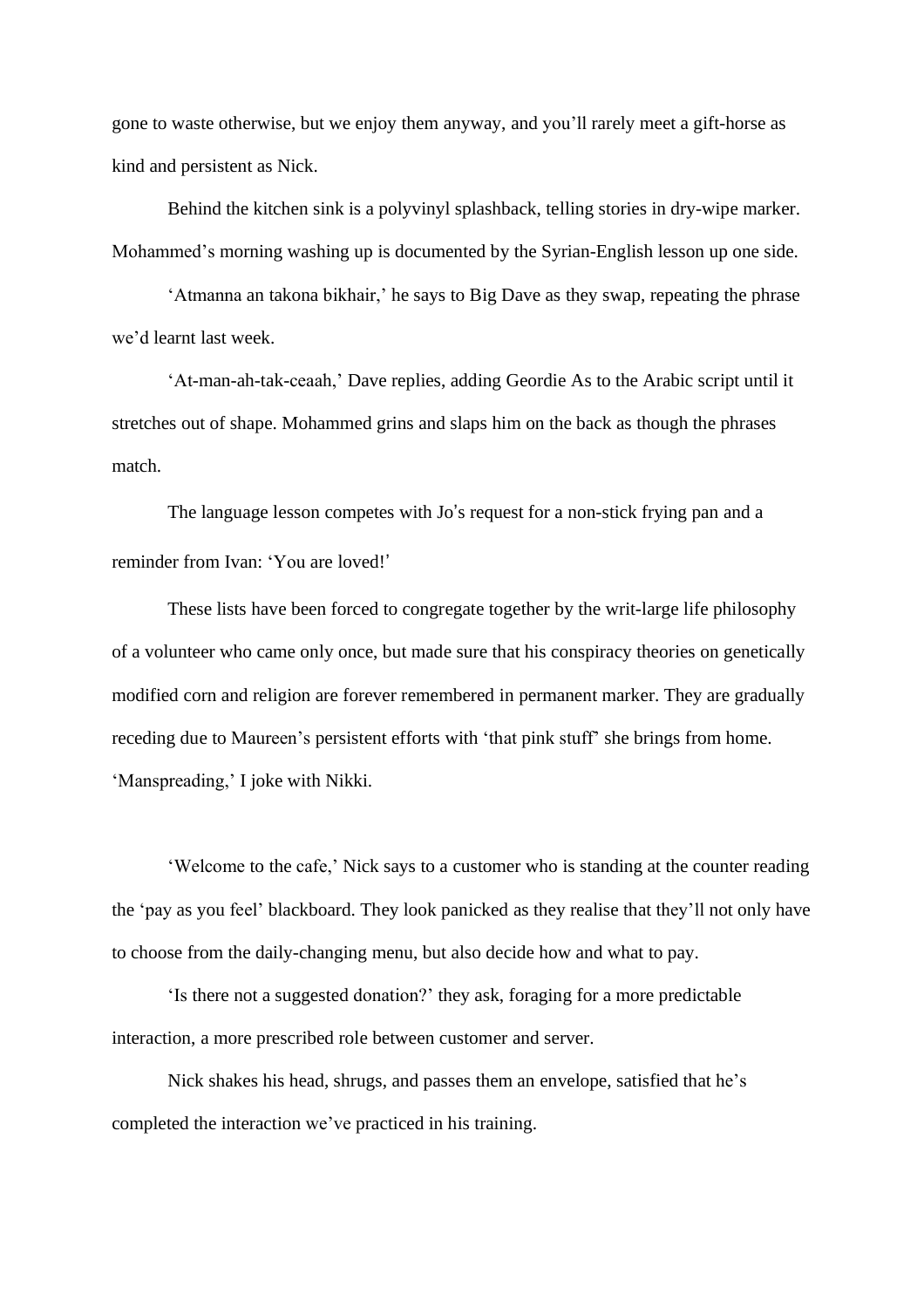'Often people eat and then decide what they want to pay,' Nikki adds from over by the coffee machine. 'You can pay with time or skills too. Anything from plumbing to washing up. We're run by volunteers who are paying with their time.'

'Are you a volunteer here?' they ask Nick.

'I'm part of the family,' Nick replies, lifting Nikki off her feet to demonstrate. Our job coach from the Autism support group is sitting nearby and I briefly wonder whether letting their trainees pick us up makes our safeguarding look lax.

'Mim! Door!' Nikki says urgently, gesturing to where Jonesy – the only customer we've ever banned – is trying to get in, again.

Thankfully he's very drunk and is pushing repeatedly on the 'pull' door, giving me enough time to steer him away and bribe him with a flapjack to not come back.

'You shouldn't feed him,' says Delilah, who hides bread from the share-shelves in her handbag so she can take two loads. 'He'll only come back.'

Paige, our blue-haired barista, is distracting the oat-milk-papoose-mums with her latte art and organic blends, hoping they won't notice the furore and decide to visit Costa instead.

'*A flat white, one shot, warm pastry*' *...* '*I*'*m gluten free and I'm allergic to tomatoes, are there tomatoes? But are they whole? I'm ok with chopped ones*' … '*Steak, no salad? Another steak instead of salad?'… 'What have you got for my dog?' … 'Vegan but with extra eggs? Does it come cold?'…* '*There*'*s not a space next to Malcolm and I want to sit with Malcolm*'… *'Jonesy's back – door… Door!'*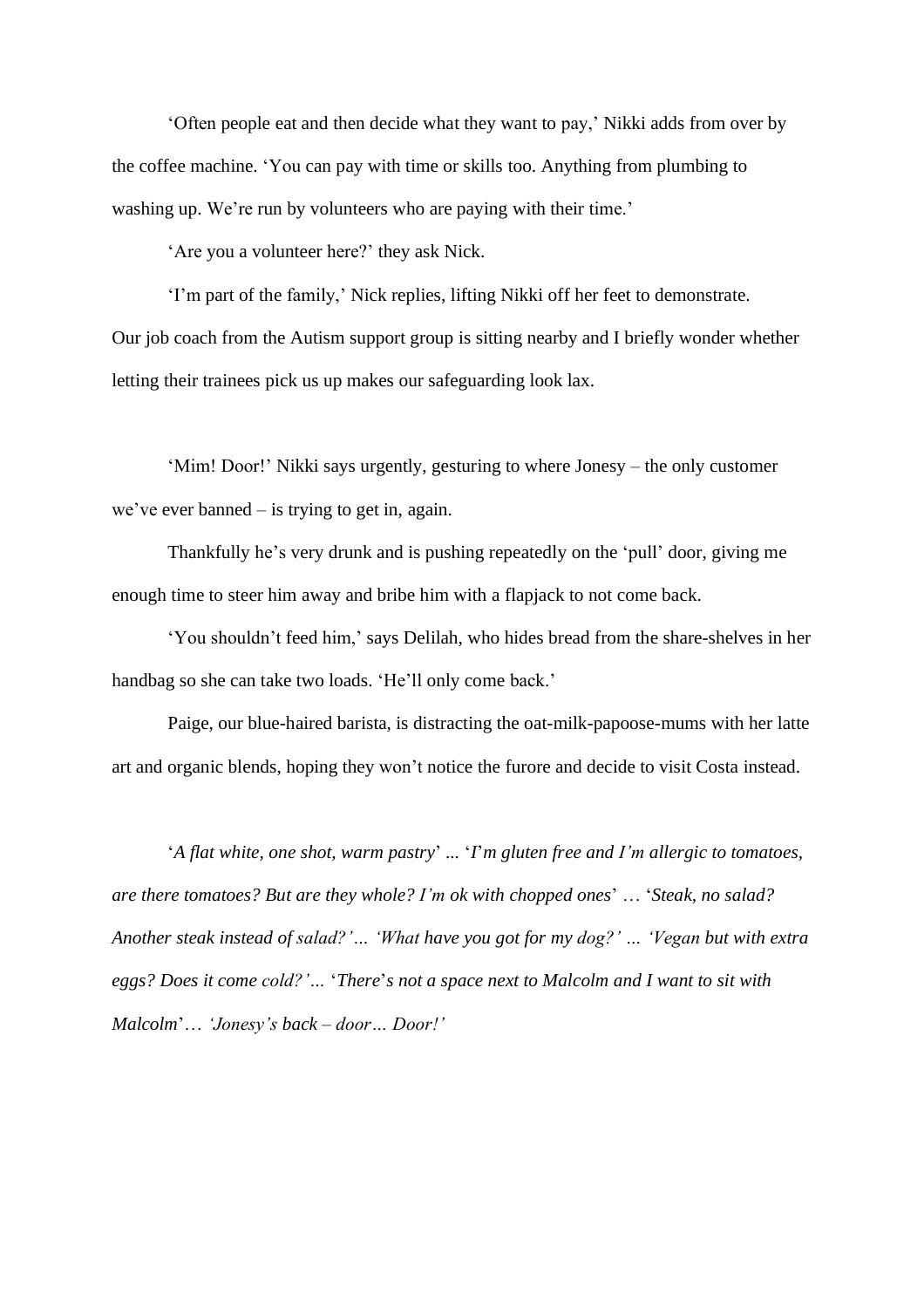Nick rests his head on the counter top. The questions, all asked at once, have started to overlap like badly piled stacks about to topple. The competing demands clash together into white noise.

He puts his hands over his ears and tells Nikki, 'One. At. A. Time.'

'Take a minute, mate,' Tattoo Dave tells Nick, coming out of the kitchen. Although he prefers tea, he asks Nick for a special hot chocolate. He knows they are his favourite to make and will provide much-needed meditation.

'It's a mind-fuck working here,' Tattoo Dave tells me at the pub, later. We're pondering over a fight he'd managed to prevent the week before by talking down an aggressive visitor who he'd usually have sided with.

'I fucking wept when I got home you know? My whole life I've been Dave, the guy who'll have your back in a fight, or get hold of gear for you. And now I'm good old Dave who'll keep the peace or look after the autistic lad.' He thinks for a moment. 'You know what I think it was? When the situation came up that's what I naturally did – calmed it down – but the real mind-fuck is that that's what you expected me to do. That's who you know me as.' He shakes his head in disbelief. 'That. Left. Me. Wounded.'

I'd read the same sentiment in an email from his probation officer.

'The space has allowed him to reconstruct his identity around positive activity,' she'd said. Although, personally, I rather prefer his telling.

'I would have your back if you needed it though, you know?' Dave adds. 'If the cafe had any bother, you could ask me and I'd sort it.'

'I know, Dave,' I tell him. 'We'd never ask you to though.'

'Wounded' is a Tattoo Dave-ism that was quickly absorbed into the cafe vernacular upon his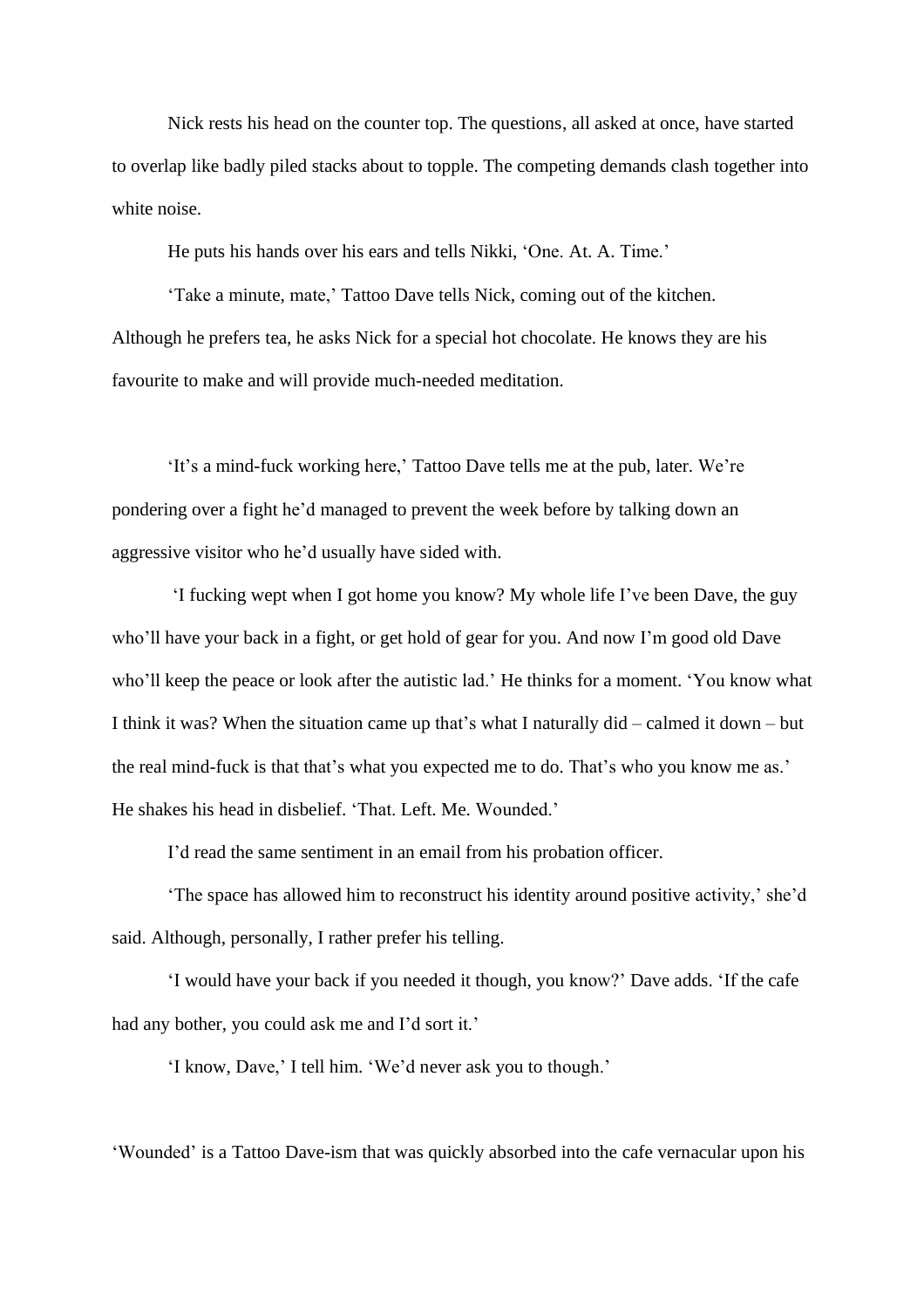arrival. Paige was wounded when her coffee rosettas came out bulbous. Maz was wounded when her panna cotta didn't set properly. Ivan was wounded when we announced that the wedding he was helping to cater would be vegan. Jonny and Anthony, the warehouse warriors, were regularly wounded by a HIIT class at the local gym.

The day the lockdown advice was dispensed and the cafe doors shut, everyone felt wounded.

'Good luck at the cafe today. What a difference a week makes. Last Saturday it was so busy and now…', Maz writes on the group WhatsApp.

….

*WANT BREAD?* is written in chalk marker, slant across the glass-paned doors of the cafe. Below are crates sheltering the surplus collected from local supermarkets. Our usual bread-collectors have, perhaps, been by with their tartan shopping trollies, because the crates are empty.

There is enough light from outside to peek through the windows of the cafe and see the empty chairs assorted into a pile in the corner; crates and boxes scattered around the room and forgotten mugs left on counter tops. It appears as though it was left in a panic, though the warehouse, with the flood of collections that has accompanied restaurants closing, is more organised than ever.

The volunteer team meet through Zoom rooms, Facebook groups, emails, and baked goods left on doorsteps. One volunteer admits to feeling lonely and their confession is a precedent for the rest of us to make visible the solitude and sadness we'd otherwise have held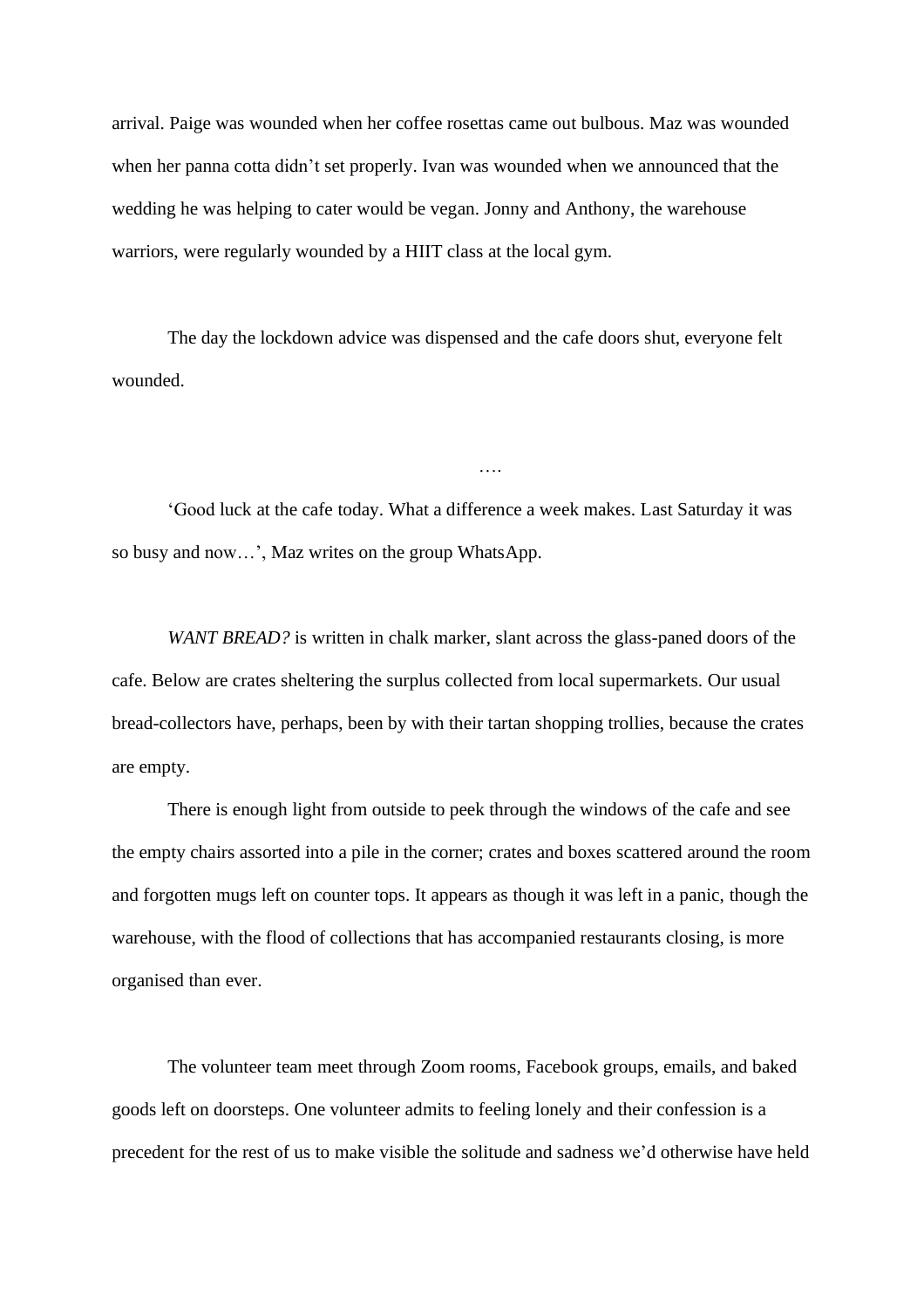tight to our chests. Vulnerability made normal. Volunteers, so used to helping others, ask for help.

It takes a few weeks to realign ourselves to new needs, and then the months are filled with making emergency parcels that wend their way around County Durham's villages in Fire Service vans. The members of the pared-down team do-si-do around each other amongst the warehouse shelves, selecting tins, juice and biscuits for the boxes, passing like repelling magnets.

The usual kitchen-waltz is replaced by an exaggerated barn dance. It's the same dance we're doing with neighbours and strangers on the street: weaving great arcs as we pass on our daily walks, balding desire-lines worn into the grass verges by considerate feet. They'll remain for a while, long after normality resumes, those tracks of our socially distanced detours.

We wonder how long it will take to unlearn the distance. To go back to our crowded kitchen without instinctively flinching at the closeness of others.

Paige makes up a box for 93-year-old Nora, who her mum cares for. She seeks out, amongst the tins, some Big Soups that she knows are Nora's favourite. Even in a worldwide pandemic, Nora still has her ways about her and wouldn't suffer cream of tomato, Paige tells us.

Nora receives the box in a twin-set cardigan with rollers in her neatly greying hair. Paige takes a photo and Nora becomes the face of the COVID-19 crowdfund.

Within a week the fundraiser has reached £6,000.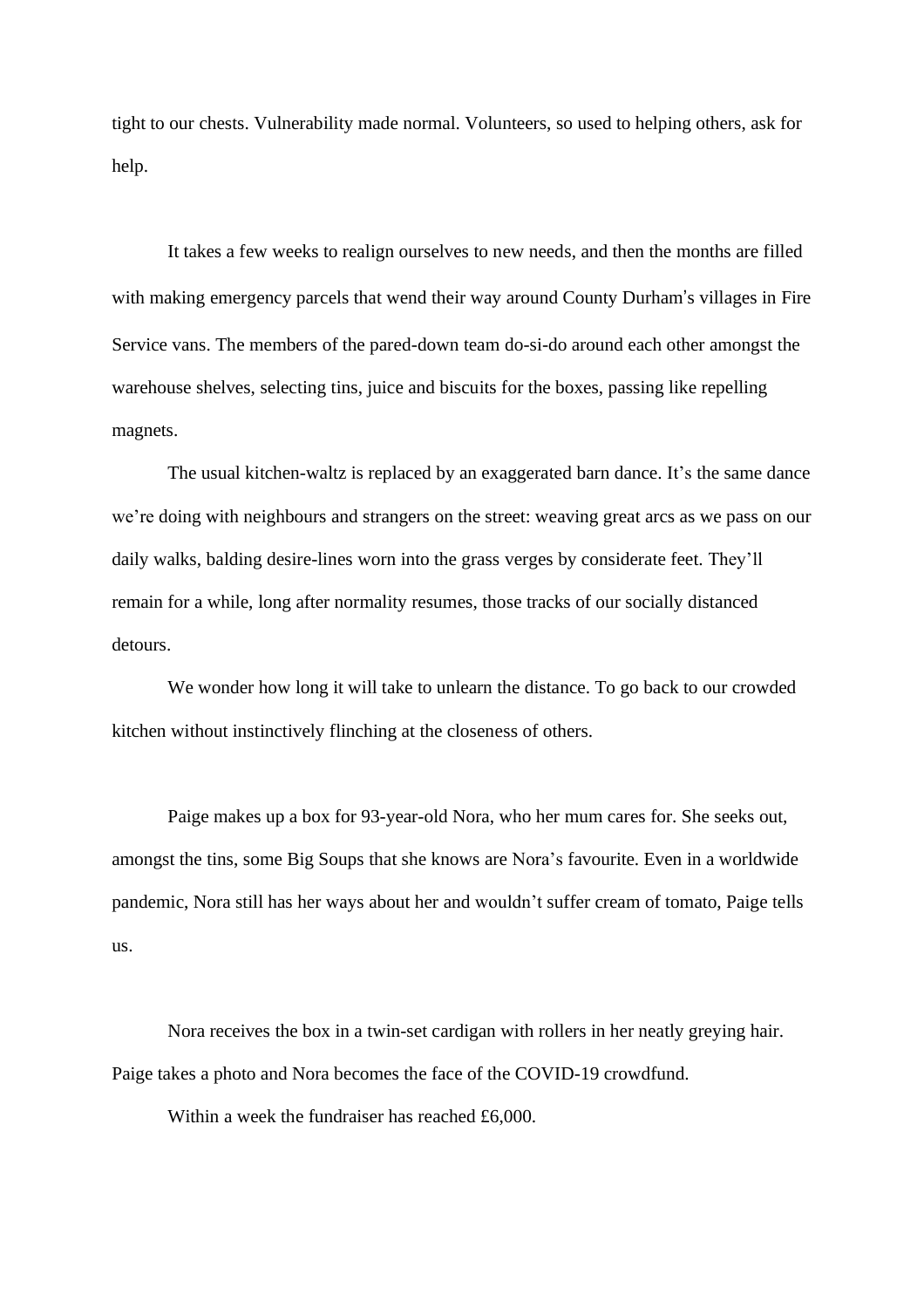Paige and Nora cannot help but gush that, for a week, Nora flooded Facebook walls as a mascot of community spirit. She becomes our VIP box recipient and, after hearing during our volunteers' Zoom quiz that she favours dark chocolate, Nikki drops a large Easter egg round.

Some boxes are met by paddling-pooled children or children with rounded eyes from afternoon films, and others with desperation: parents at breaking point, coping mechanisms depleted. Delivery drivers are taught safeguarding procedures.

'You might be their only contact all week,' we tell them.

Some boxes are delivered to expensive detached houses where they order extra to go to relatives.

'Do they really need them, or have they just heard there's free food?' we find ourselves speculating. Then we catch our own judgement and fold it back. Because, of course, you never know.

It's the ones we don't hear from that we worry about. We call silent phones and send messages through grapevines that trail off.

'I keep thinking about the people we haven't seen, wondering who they're in touch with,' Nikki says. 'If anything happened to them, would we ever find out? We might just open up again and find them gone.'

As the months continue, she's proved right. Although the cafe's community have avoided COVID, a few are defeated by the loneliness it brought with it.

We are kept busy though. The box deliveries swell to the hundreds, and our days are scaffolded by the routine of packing and delivering.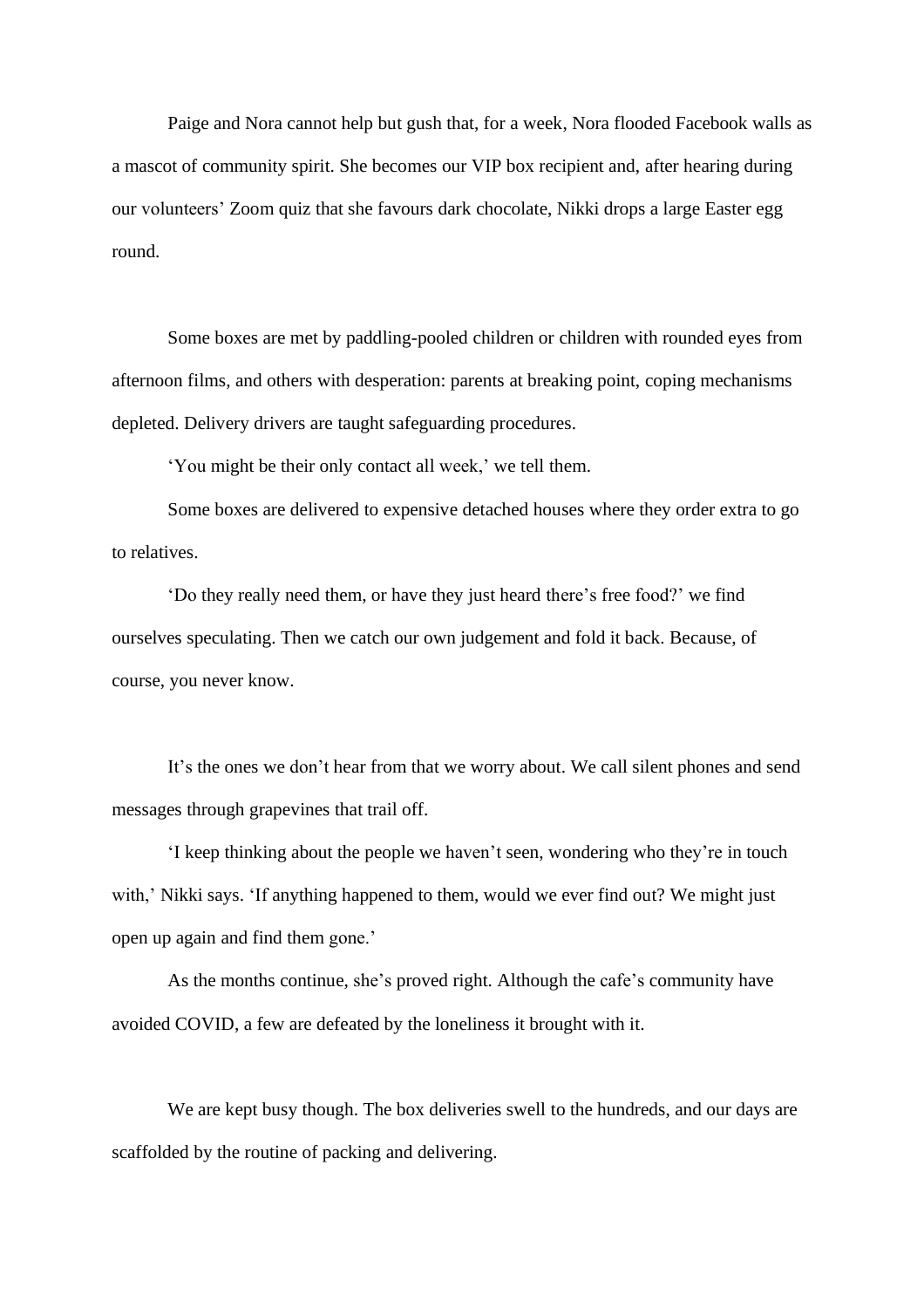Stefan breaks from his physics PhD twice a week to cycle over and slice the bulkbought cheese wheels, which were intended for now-idle delis, into individual portions.

'Sorry I'm late. I had to keep stopping,' he says, parking his bike against the recycling bin. 'The cycle path was rammed with daily exercisers and I haven't quite worked out the walker-biker dynamic yet.'

'Minefield,' Anthony agrees as Stefan straps his helmet onto his handle bars and walks over to the hand-wash sink to sing his Happy Birthdays and change his t-shirt.

'The trick is to ping the bell at the earliest moment,' Anthony suggests. 'You've got to be close enough that they can hear it, but far enough away that they don't have to jump out the way to get the two metres. It works out to a 15-metre ping, I reckon.'

'Fifteen metres is standard, mate,' Stefan replies. 'I'm not a fair-weather pinger. I always give walkers a maximum distance.'

'What really? Fifteen meters all time? I must be a pandemic pinger then, I guess,' Anthony jokes.

'Ha. A pandemic pinger,' Stefan replies, laughing.

They begin packing the boxes whilst Nikki sorts freezers at the other end of the warehouse.

'How are you?' I ask, loudly enough for it to cross the two-metre distance and the sound of green boxes being stacked.

'Ah,' our new volunteer replies, shrugging, 'my dad's had a fall so it's been tricky.'

'Oh my gosh. I'm so sorry. That's must be really difficult at the moment,' I say. The sympathy feels odd, announced loudly and un-proximately over cardboard piles.

'I'm just worried about him going into hospital right now where we couldn't visit.'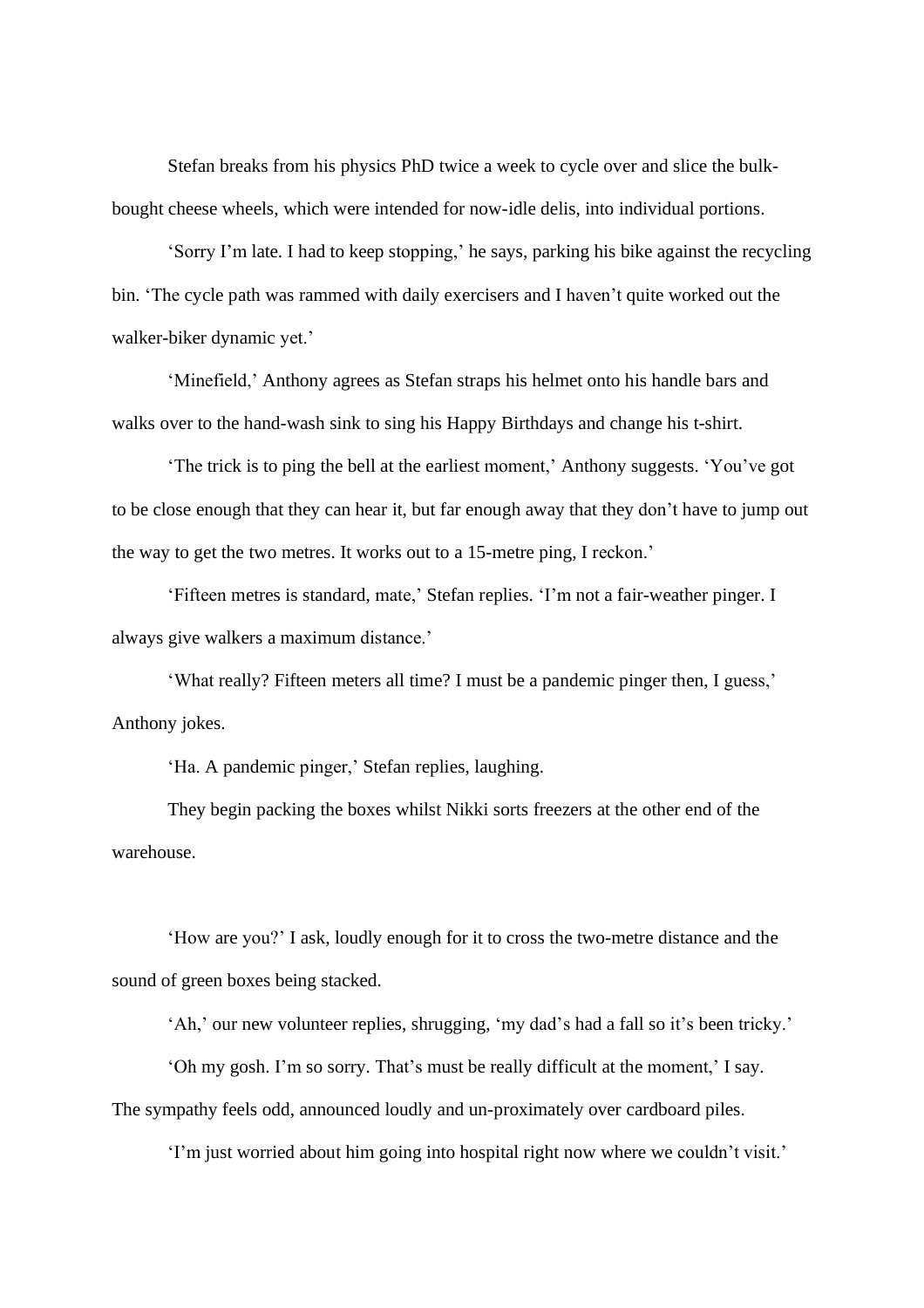'Awful,' I reply. 'I keep thinking about all the feeding and staying over we did at the hospital when my mum died. It must be a nightmare to not be able to go in.'

She smiles. 'I'm glad to be here to be honest. It gives me something to do that's not just sitting home worrying about it.'

We continue to add date-labels to frozen meals.

'Do you want to take some cheese home?' I offer, instead of the hug I'd like to have given. 'The use-by date's tomorrow and we won't get it all out in time.'

'Cheese would be lovely,' she says, and I place a wheel of brie at an equidistant point for her to pick up.

…

There is an automatic cat feeder that lives in a chest of drawers at our house. We put it out when we go away and it electronically dispenses portions of cat-food at appointed times. We've forgotten how to re-set it, and have lost the instructions anyway, so just leave it to whirr round in its box in the drawer, rotating its empty compartments twice a day at 8am and 7pm.

'What on earth is that noise?' I ask my partner. 'Are the neighbours drilling?'

'It's that cat thing,' he replies. 'It's happened twice a day since we went away for New Year. We were just never here to notice it.'

Days are punctuated by recipes from Irene, foraging ideas from Ivan, and cake photos from Maureen. There are emoji quizzes, face masks sewn by our generous army of retirees, and messages of love and struggle. Big Dave suggests new walking routes to help others stave off